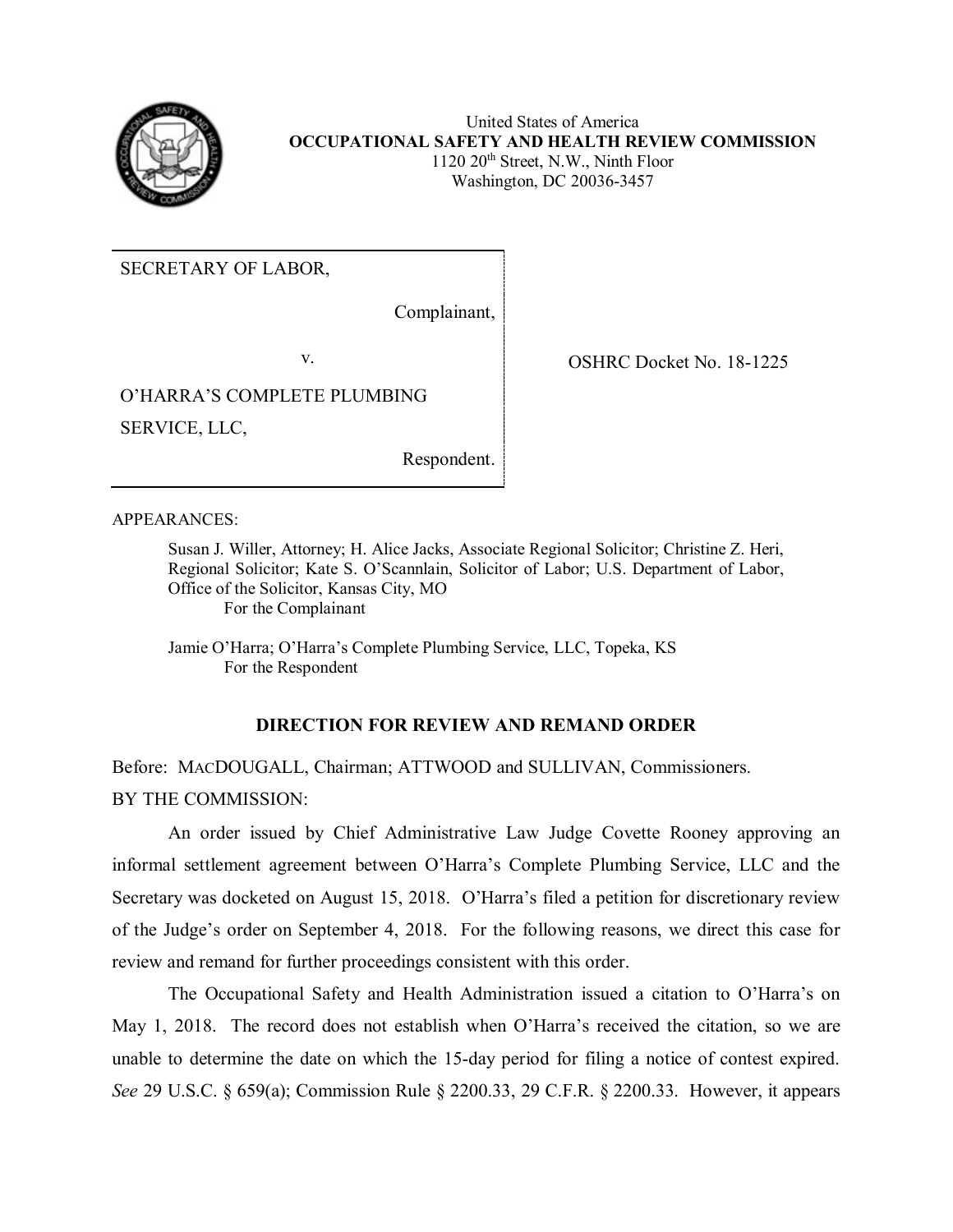letter from O'Harra's, dated July 20, 2018, contesting the citation. In the letter, Jamie O'Harra that the contest period had expired by the time the Commission received, on July 27, 2018, a claims he should be exempt from OSHA standards because he had no employees and that he felt pressured into signing the settlement agreement.<sup>[1](#page-1-0)</sup>

 timely notice of contest, the Commission lacks any authority to act. *See* 29 U.S.C. § 659(a) order of the Commission "not subject to review by any court or agency"). Therefore, by operation of law, an uncontested or untimely contested citation and proposed penalty must be deemed a final order of the Commission, unless entitlement to relief is demonstrated under Federal Rule of Civil Procedure 60(b). [2](#page-1-1) *See* 29 U.S.C. § 661(g) (Commission proceedings conducted in accordance with Federal Rules of Civil Procedure unless Commission has adopted different rule); *Branciforte Builders, Inc.*, 9 BNA OSHC 2113, 2117 (No. 80-1920, 1981) (late notice of contest may be excused under Rule 60(b)). As such, we also construe the July 20 letter as a motion for Rule 60(b) relief from a final order. We consider the July 20 letter filed by O'Harra's to be a late notice of contest. Absent a (failure to file a timely notice of contest results in citation and proposed penalty becoming a final

 In light of our reading of the July 20 letter, we remand the matter to the judge to consider whether O'Harra's is entitled to Rule 60(b) relief, which if found warranted would also result in

-

- (1) mistake, inadvertence, surprise, or excusable neglect;
- (2) newly discovered evidence that, with reasonable diligence, could not have been discovered in time to move for a new trial under Rule 59(b);

(4) the judgment is void;

(6) any other reason that justifies relief.

<span id="page-1-0"></span> vacate the late notice of contest. The judge has not ruled on the Secretary's motion.  $1$  On August 3, 2018, the Secretary filed a motion seeking an extension of time to file a motion to

<span id="page-1-1"></span> $2$  Federal Rule of Civil Procedure 60(b) states:

 just terms, the court may relieve a party or its legal representative from a final Grounds for Relief from a Final Judgment, Order, or Proceeding. On motion and judgment, order, or proceeding for the following reasons:

<sup>(3)</sup> fraud (whether previously called intrinsic or extrinsic), misrepresentation, or misconduct by an opposing party;

 (5) the judgment has been satisfied, released, or discharged; it is based on an earlier judgment that has been reversed or vacated; or applying it prospectively is no longer equitable; or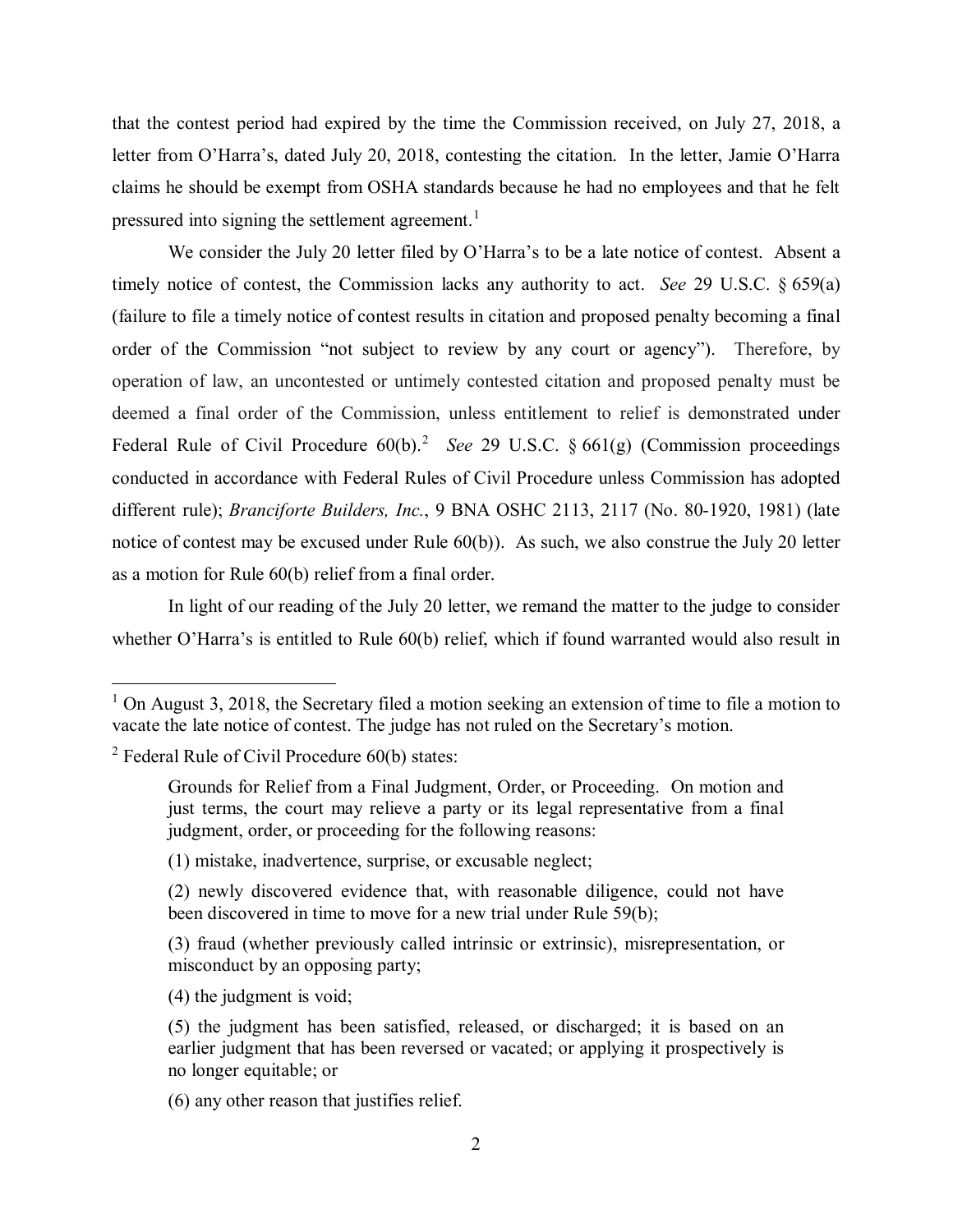settlement agreement may be relevant to the issue of whether O'Harra's is entitled to that relief. a decision that the settlement agreement was erroneously approved. The mutually-executed

Accordingly, we set aside the judge's order approving the settlement agreement and remand for consideration of whether relief from a final order is warranted.

SO ORDERED.

 $\sqrt{\mathrm{s}}$ 

Heather L. MacDougall Chairman

 $\sqrt{\mathrm{s}}$ 

Cynthia L. Attwood Commissioner

James J. Sullivan, Jr.

 $\sqrt{\mathrm{s}}$ 

Dated: September 11, 2018 Commissioner

3